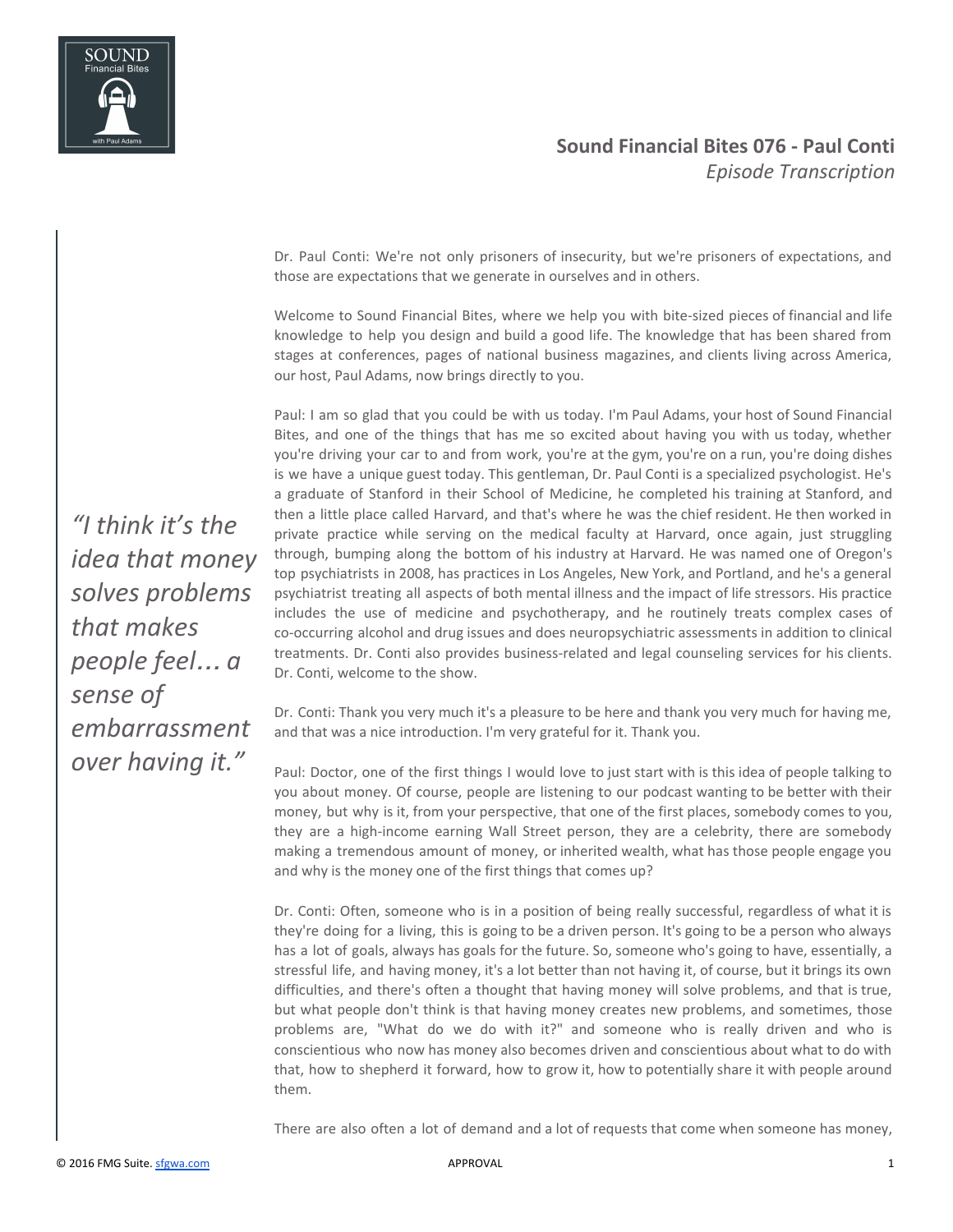

and there's not a playbook of saying, "How do you do this?" and that's because people are unique and their family situations are unique, but there are still guidelines that could be followed that we often just don't think of these days, and I think it's the idea that money solves problems that makes people feel, sometimes, a sense of embarrassment over having it, especially if some other people around them don't, or a sense of embarrassment about having problems because of it. It becomes the new stressor in life that's hard to talk about.

Many people in my field, psychiatrists, have commented, especially people who have been around even longer than I have have said 20, 30 years ago was very, very hard to get people talking about sex. They felt it was personal, they were just ashamed at the topic, period, and now that's much less the case and it's much more the case with money, and I think it's an indicator of shifts in society, and it's an indicator, often, of the confusion that people feel, and then they feel embarrassed or just strange about the confusion.

*"What word encapsulates the most misery and damage in modern society? It absolutely is the word, should."*

Paul: You talked about the demands, the new demands that are put on somebody when they reach in some new level of financial success, and it reminds me we had a hip-hop producer by the name of Marcus Bell from down in L.A., and he talked about that that when these folks come up and they're now making a level of income they never made before, then on top of it, they do it in a way that other people can see that they're making this new level of income, and the demands come flooding in, and they don't know exactly how to navigate that, what are the kinds of things that --

Now, when I think about our clients, as they're listening today, they are hearing this and maybe saying to themselves, "I'm not making that kind of money," but they're all on a path of making more income than they've made in the past, and they're continuing to grow it. Could you talk a little bit about, like we talked about back in episodes 61 and 62, Marcus Bell, what are the presenting issues for most people when they have these financial impacts happen in their life like way more income, lots of inheritance, celebrity? What is the presenting issue that you see as a doctor, and what are the things, as people are listening, what could they be watching for in their own lives? Kind of a big two-part question, the presenting issue when somebody is over the top, celebrity-level wealth, and then what are the presenting issues that they might even watch for themselves if they're now breaking into what we call the Henry, the high-earner, not rich yet, top 1% income earner?

Dr. Conti: Absolutely. I start off from the premise that we all have mental health things, for lack of better way of putting it, going on in our lives. I said this many times that there are three kinds of people. There are people with mental health problems, people with mental health issues, and people who are dead, which means if you are alive, then there is a small chance, and there's a certain percentage of people that have real significant mental health problems, severe major depression, bipolar disorder, but that's a small percentage of the population. The rest of us who are alive and don't have those big diagnoses have mental health issues, a high level of underlying anxiety, a high level of worry about people or about the world around us, a lot of triggering, and all you need to do is turn on the news or boot up the computer, and there's something being thrust at you to be worried about, to be scared about, to worry about parents, to worry about children, to worry about ourselves.

It ends up being a high-stress world, and to see issues that are around mild depression or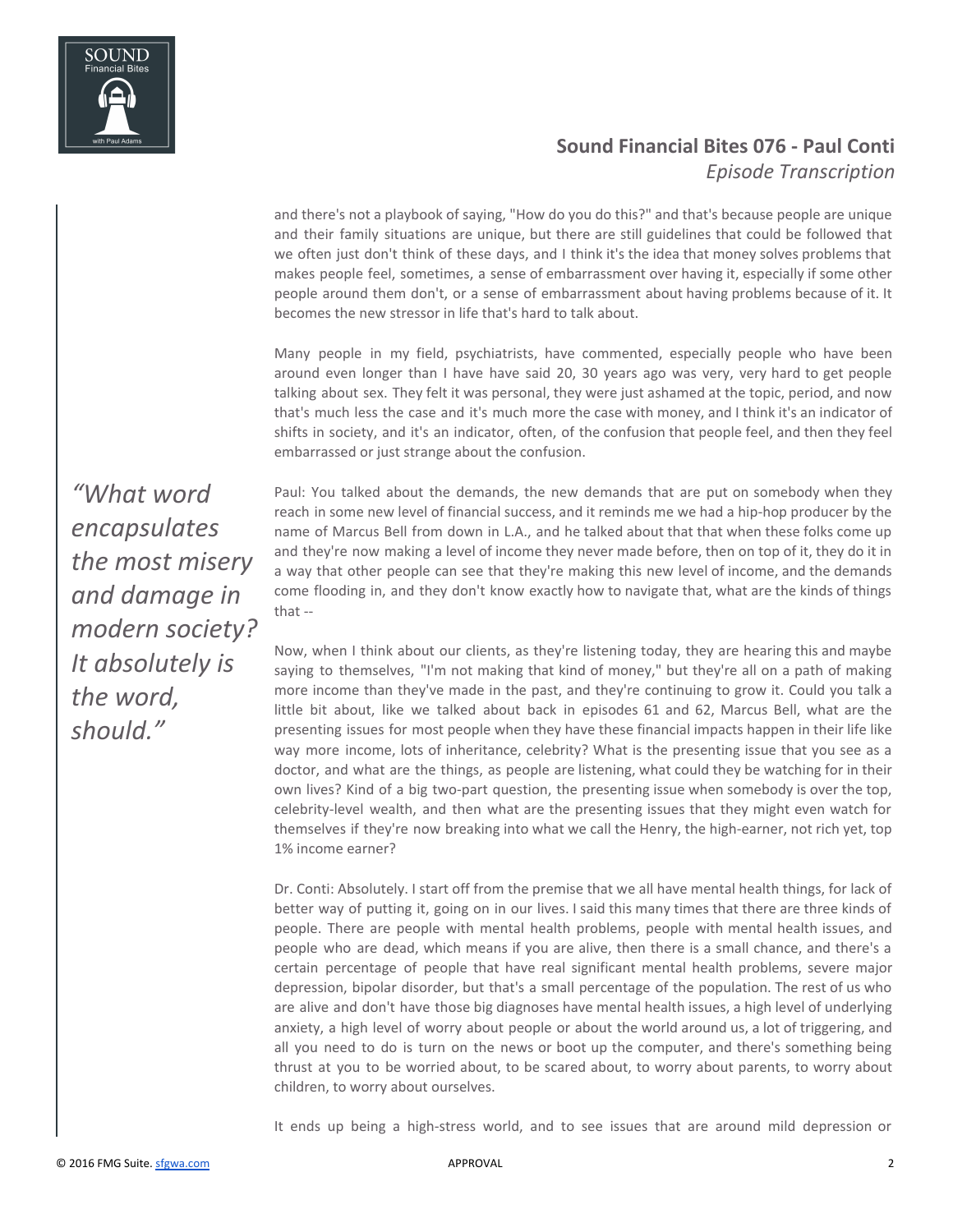

dysphoria which isn't really depression but it's just feeling bad for a good reason, essentially. Anxiety and use of substances, how many people soothe with a little too much alcohol or soothe with drugs here and there? This is not uncommon in any social strata whatsoever, and as someone who I treat people who are indigent and I have people I treat or consult with who have wealth in the billions, the issues are different but they're also, in many ways, the same. There's underlying anxiety, there are fears for the future.

I start from the premise that we all have these things going on, and making money, often, adds to that. Again, it does solve some problems, but it also adds to the problem of how much money is enough? What's the tradeoff of how much someone is working in order to make the money, and what toll does that potentially take on family and on children, and even on self, and it's very hard to understand this, the idea of, "Am I making enough?" That's a hard question because you have to look at, "Well, how much is enough?"

People are much more likely to be satisfied if they are at a lower and standard income level. If there's someone who reliably just has a job and makes \$40,000 this year and is going to make maybe \$42,000 next year, they are often people who understand what they have, they're living, hopefully, within their means - obviously not everyone - but there's less stress to work and money because it's just a predictable equation and their psychological makeup is such that they understand that. It's much more provocative, that's the word "provocative", meaning just adding stress, adding hope, adding fear, but raising the level of internal tension, essentially.

If someone is in the Henry class that you describe, people who are very, very wealthy have a whole set of different issues, but they don't have the ones that I think are going to be most common in your audience here which are people who have money, are making money, are likely to make more money, and are trying to figure out what that means, and I think it means something that is much harder to figure out than it meant a number of years ago. It doesn't just mean, "Okay, I'd like a nice house, and a couple of nice cars, and put some money away for college."

Now, people are facing, "What's the political climate in the country? What's the economic climate in the country? Are we going to have to leave at some point in time? What's the impact of everything from terrorism to political changes and changes in economic policy?" and then people are afraid for their children. "How much money is necessary to launch a child, especially in a world where psychological problems and drug addiction amongst young people is so pervasive?" There ends up being this attitude that is largely based either in fear or just in confusion.

I see this in a lot of the people I work with, and I've seen it in myself as my career comes along, and I'm like, "Okay, in many ways, building a successful career is great, and I'm happy for it, and I'm grateful, and the hard work that I put into it pays off with good things," but it certainly doesn't tell me what I need in order to be a good parent, to be a good family member, to be a good sibling. It doesn't tell me those things, and as I try and figure it out, I often find more that worries me than I find that gives me solace, and I think another aspect here is the pressure of them managing money that then people feel like, "Well, now I have another job, because I've got to do something with this that is smart," and it's hard to find people that you trust, which is, I think, part of what we're talking about here is the ability to have people who can help you with

*"We are assailed all the time by information that tells us that we should have more."*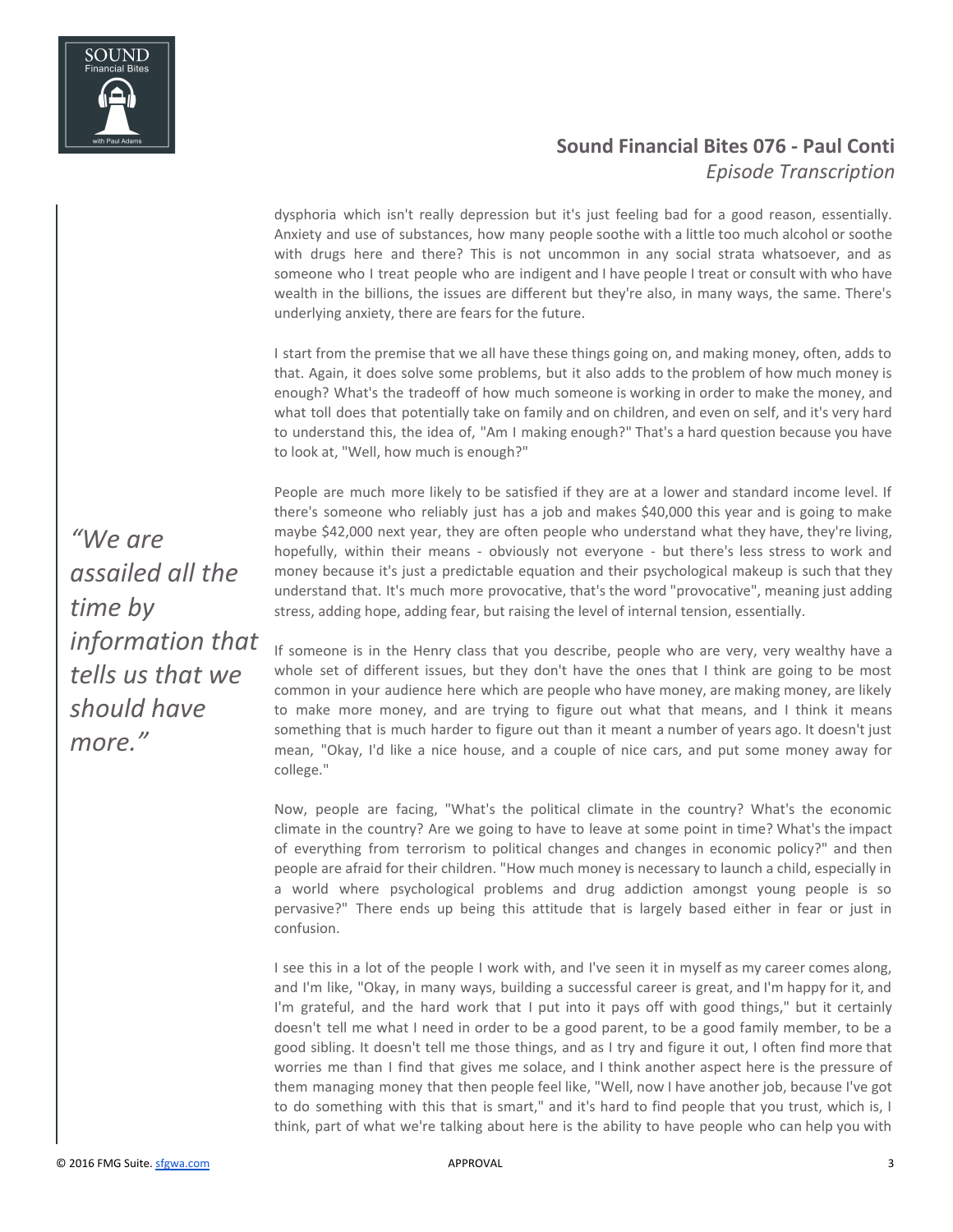

that as opposed to hundreds of people coming out of the woodwork that want to be "helpful" with money. That's a huge part of this stress I see is people don't know who to trust and who they can link to as another real person that will help them by really wanting to understand them, which is why I think good financial managers, often, are also, in a sense, being psychologists. You have to understand people and understand what matters to them.

Paul: As I hear what you're saying, it sounds like, to me, from the outside, my wife and I have another brand, Moments of Wealth, and we do live casts once a week to just talk about things in like something I talk about in this podcast. Almost a year ago now, episodes number 27 and 82 that were on cultivating contentment, and this idea that we have to get away -- this is when my wife and I did a week theme on getting away from should-ing on yourself: I should do this, I should do that, or that other people or society have this shoulds because a great deal of that stress, each one of the things you brought up, which if our listeners were not at all worried or stressed about the future before, just hearing you go through all of those things might do it.

But, every single one of them, to me, and again, just call me out if I'm wrong about this, but it sounds like that each one has a should behind it, that someone or themselves has some "you should do this" or "you should do that", and they've got some should all over themselves when they get to you.

Dr. Conti: Absolutely. I think the word that does the most damage if you look at what word encapsulates the most misery and damage in modern society, and I think it absolutely is the word "should", whether people think I should look different, I should live in a different place, I should have more money, I should do this or that with it, whatever the shoulds are, those really are our enemy, because sometimes, there's a value to it, but almost never when someone's talking about a should or are they talking about like a clear value? Like, I should save enough money to make sure that we have a roof over our head. Usually, that's not what people are should-ing about, right? They're should-ing about things that actually are psychological, and I think, perhaps more importantly, sociological.

I believe that the world, as a whole, fights against the good advice that you were just talking about of not getting lost in shoulds, but the world is fighting that. The world wants to say we should look a certain way. That fuels everything from clothes, and makeup, and plastic surgery, and workout videos, and everything else. The idea that one should look a certain way is based upon the premise that however you look now isn't good enough, and that's the premise that underlies, I think, the incredibly pervasive marketing now, which is even personalized marketing of, "What are your interests? Well, let's market you things."

But, part of marketing now, especially personalized marketing, is sending the same message of what you have now, what you make, what you drive, where you vacation. None of that is good enough, and I think that this is a big problem is we are assailed all the time by information that tells us that we should have more, because having more is ultimately how we're going to be better, whether it's looks or vacationing, social status, or whatever the case maybe.

I think that, as big a problem as that is, that's only half the problem for a lot of people, because the other half is the idea of protecting people, which I think I wasn't around the American dream era of the '50s, but the idea was people kind of knew that a steady job, a certain amount of

*"I see people who are tortured by this constant feeling of insecurity and money does not protect a person from that."*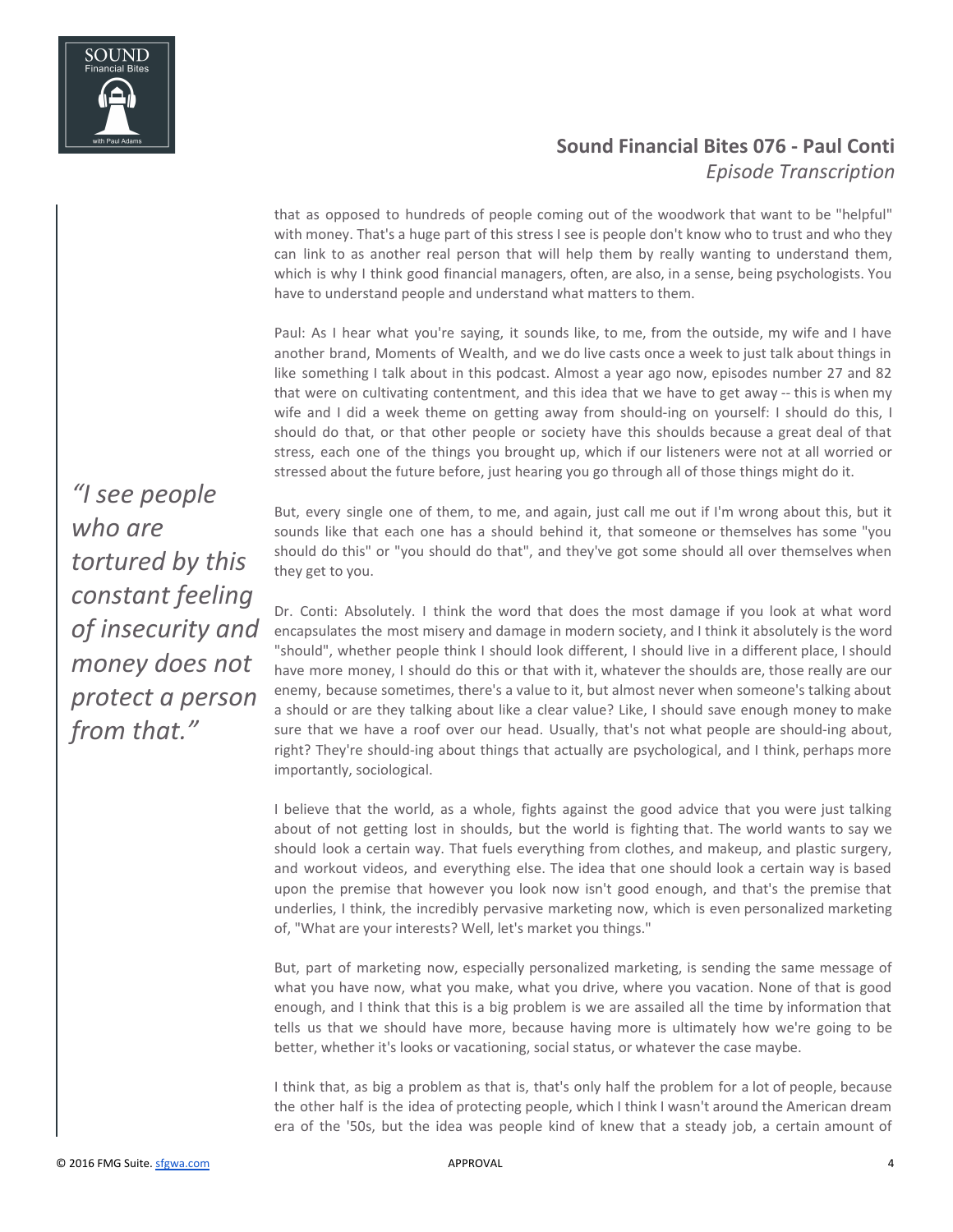

income, the nice house, two cars, and people felt like, "Okay, this is good and I feel safe," and now, the way that the media comes at us and the way that the media gets more attention is by essentially telling us that we're not safe ever, and I think that is very, very difficult, and it fuels, essentially, insecurity.

There was a, I forget the author but I'll have to look this up of a book called Prisoners of Insecurity, which was written, I think, it was Strobe Talbott, but I'm not sure. It was written during the Cold War, and the idea that, "Hey, we're all prisoners of insecurity because we're in this Cold War with the Soviet Union, and either one of us our them could blow the world up," and I think that we're prisoners of insecurity in a different way, which is saying there could be terrorism anywhere, there could be financial instability, another recession and economic crisis anywhere, there are predators everywhere.

It's not that we shouldn't worry or be concerned about those things at all, but I see people who are just literally tortured by this constant feeling of insecurity, and money does not protect a person from that. Just having money doesn't protect a person from that. There are ways that cultivating financial health and cultivating having money along with an understanding of self, and values, and limits of what we can control, that's when money can start to be adaptive.

*"The biggest place for mental health in wealth accumulation is for all of us in staying well grounded."*

Paul: It seems like, one, I think all the way back through a character in a book called Atlas Shrugged that was Francisco d'Anconia, and there's this large speech that he gives and we'll put a link to that. I think, given this conversation today, it can amplify that money can be for good or bad is really spoken to in this monologue and there's some links to it online. We'll send it to you if you go to should.sfgwa.com. It'll be in the show notes, you can click, follow it, throw your email address in, and we'll send all of that right to you.

But, he talked about that money is a magnifier, that if you've got things going on in your life that are good, that may amplify those, but you could also have a little problem, say, at \$150,000 a year of income that you now make half a million dollars' worth of income, and it becomes a much bigger problem.

Dr. Conti: Absolutely. Yeah, absolutely, and sometimes, this is problems between two people in a couple in what they value, and this isn't always, maybe, the TV stereotype of one person wants to spend all the money. Often, two people in a couple are being very reasonable, and one really wants to save more and feels like, "Okay, if there are three children, we want to be able to pay for all education through grad school," or something, and that's a very significant amount of money. The other person might think, "Look, it's better not to do that. It engenders more responsibility not to do that."

A lot of the times, the conflicts are ones where no one is really at fault, no one's being shallow. It's just issues on how to lead one's life. Okay, does one move to a "better neighborhood"? What does that mean? Does that mean that, now, one is struggling under a bigger mortgage? I mean, I've certainly seen a lot of people who take on more financial pressure, more debt, more debt servicing as they get more money, and that is often not helpful.

Paul: And it's ironic the idea that, when we make more income and have more wealth on our balance sheet, that we actually go deeper into debt.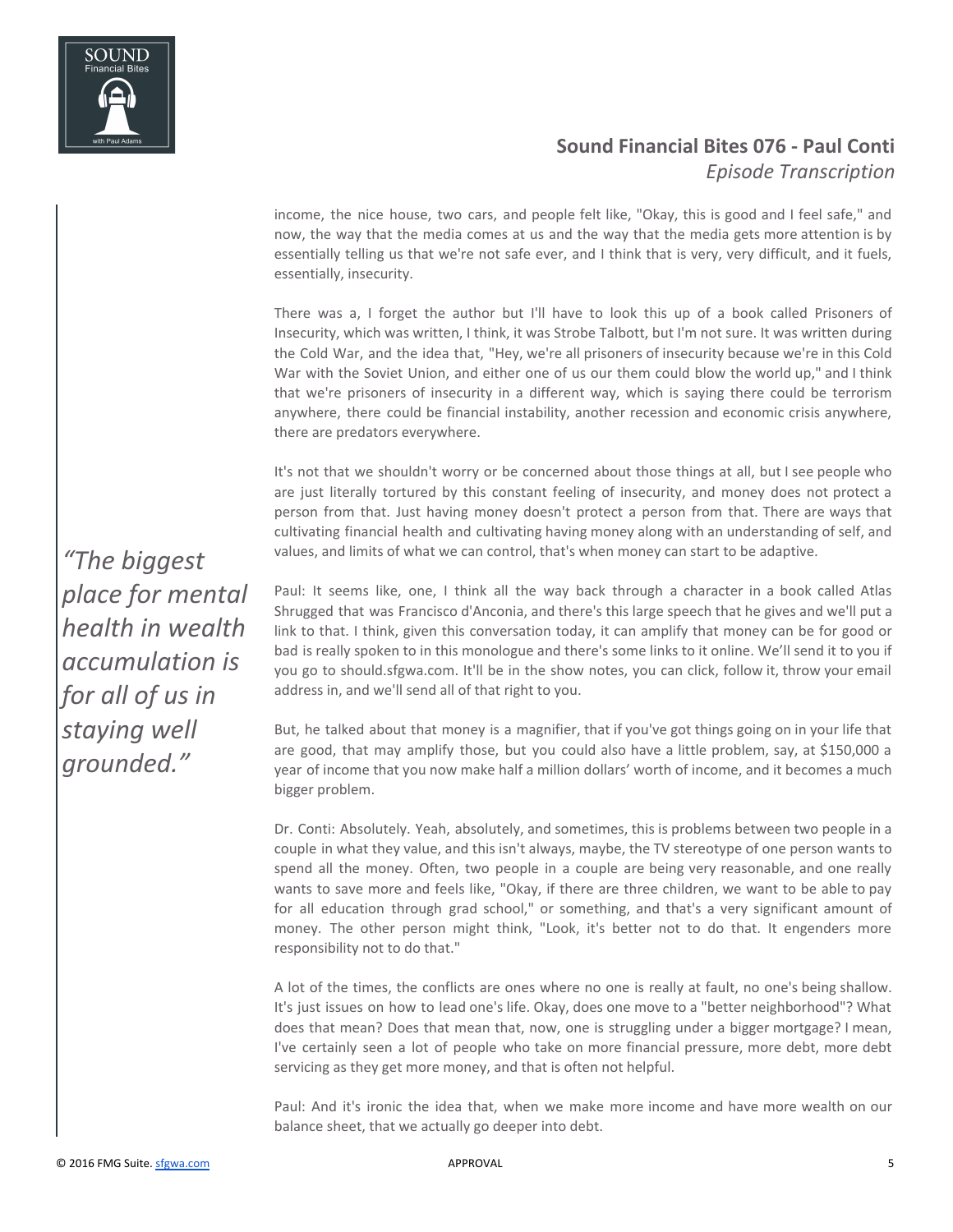

Dr. Conti: Right, and it's fascinating. It also, in a way, psychology, makes sense, because I see so many people who are much more careful. If they want a certain level of wealth and they're not there yet, I'm just making up, someone who wants to make \$400,000 a year and is making \$100,00, that person is often very careful. I mean, they're conscious that they're in a building phase, just the way that some people in college can be very, very careful about things because they know there's not a lot of money flowing, so they're worried about, "Should I buy that pizza or not?"

People can maintain that sort of attitude because they want to make it somewhere they haven't gotten and it can be very distressing to get there, and as, "Okay, I wanted to make \$400,000, now I'm making \$500,000," and the same stressors are still there, or maybe they're more, the problems haven't been answered, and then there becomes, often, confusion, resentment, and the thought about spending a lot of that money to sort of make themselves happy in a way that, often, doesn't make themselves happy.

We see this a lot with physicians as someone who went through medical schools and takes care of a lot of doctors, and experience my own distress. I mean, it's eight years of school and training, and during that time, we pay for four years, and then residents might make 40, 50 thousand a year for working 80, 90 hours. What you see is that doctor who was making 40 or 50 thousand dollars who comes out and is making \$400,000, that person is at huge risk and not just risk of not understanding what that money means and putting themselves in a financial hole, but they're at risk of the letdown of saying, "Hey, I finally made it. What happens? Well, now, my job is really, really stressful. It's not like that goes away just because one is out of residency," and now there's a bunch of money, but it's unclear what to do with it. People are at risk of depression, of drugs, alcohol, and also of suicidal thoughts, or actually of suicide.

When people lose money, who I'm involved with, I'm obviously very worried about them. I'm always no less worried, maybe a tiny bit less worried, but in the same ballpark of worry, when they get a lot of money, and I think we just don't talk about this in society. What we do know is how many people are living from paycheck to paycheck and it's a scary percentage of the population, so there's this thought that, "Hey, if I have money, come on, what could there be wrong? And if there is something wrong, it's something in me, something almost to be ashamed of, or something seems so silly."

Paul: Because, I shouldn't feel this way. We got to pause here for a moment. Dr. Conti, this is a big deal, the idea that what happens is that people have thought they had money problems this whole time. Now, the money's flowing and the problems are still there, and now there's something wrong with me.

Dr. Conti: Right, and sometimes, the answer to that, actually, is true, that sometimes there is something the person needs to address. Again, I'm a psychiatrist, right? I think this way, and oftentimes, this is true that someone is fighting something. Maybe, it's the stereotypical parent that could never be satisfied and they always thought they had to do more, or they came from a family that didn't have enough wealth, and they always felt like, "Money's going to make everything okay," or they just have depression they haven't treated, or anxiety that's not related to money, but that becomes more obvious when there's money and it's not soothing it.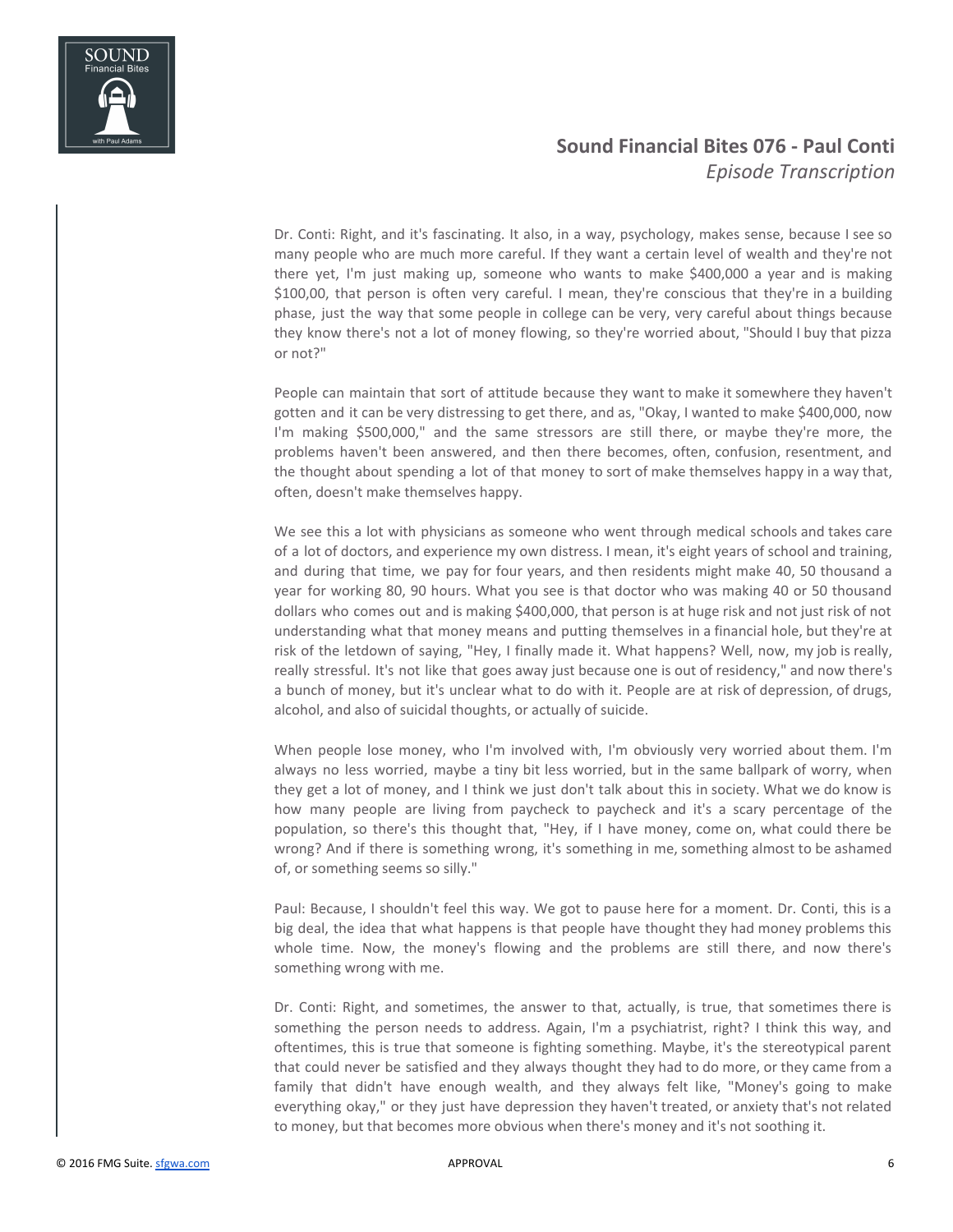

This is, often, a time when the real issues that we should be addressing, again, not mental health problems, but just mental health issues that come, simply, by being alive, and you see this in relationships too of, as a couple, if people are in a couple, are they paying enough time to their relationship, are they parenting together? You know, there's so many things that just become problematic simply because we're alive and it's hard to navigate life.

Often, yes, that is pointing towards something that does warrant being addressed, but a lot of times, it isn't. The other half of the times, it is that people, they're not cultivating contentment, they're not sitting down and deciding, "What do I want or what do we want? What is good enough for us?" There's always someone to look to and to say, "That person seems to have it better, seems to have more money." We can't live like that. We have to decide what are our values, what does this money mean the same way people have to decide what illness means if they get sick, or what does health mean if they were sick and they were cured. We have to sit and think, "What does this mean?" otherwise, it becomes something that's provocative and points out problems we don't know how to solve, or it tells us we have problems that we don't have.

Paul: Dr. Conti, I want to hold onto that for a moment. I've got a great question for you. Let's take a quick break to hear from Sound Financial Group.

Dr. Conti: Absolutely.

At Sound Financial Group, we are committed to continuing to bring you Sound Financial Bites. Hello, my name is Cory Shepherd, president of Sound Financial Group. If you are finding value in these weekly podcasts, and they are making a difference in the way you think about money, then think about what kind of a difference could be made if you engaged one of our advisors to help you look at your personal finances.

So, what would the next step be? Send an email to info@sfgwa.com with "philosophy" in the subject line, and we will coordinate with you to have a conversation with Paul, myself, or one of our other advisors to share with you our philosophy of money. No one is going to close you on that call, no one is going to make you an offer to become a client. The only thing we allow our advisors to do in that call is teach, and the only thing we allow you to do is ask for an application.

While we don't accept everyone who applies to work with us, we are committed that any Sound Financial Bites listener who wants to go deeper has the chance to expand their thinking and walk away with new education and resources around money. So, even if we find out we aren't right to work together, our team will absolutely take care of you in that call and make sure that you have access to resources that might be of help to you.

Paul: Now, Dr. Conti, you had a chance to look up the name of that author for the book.

Dr. Conti: Yes, it was Bruce Russett who wrote Prisoners of Insecurity, not Strobe Talbott, so we should correct that. It's a great book if people are interested in the Cold War, but I think it's more the theme that carries forward, and it carries forward with many more variables. As scary as it was when we were in the Cold War, there was something that was more simple about us and them as opposed to all the things that assail and worry us in the post-Cold War world.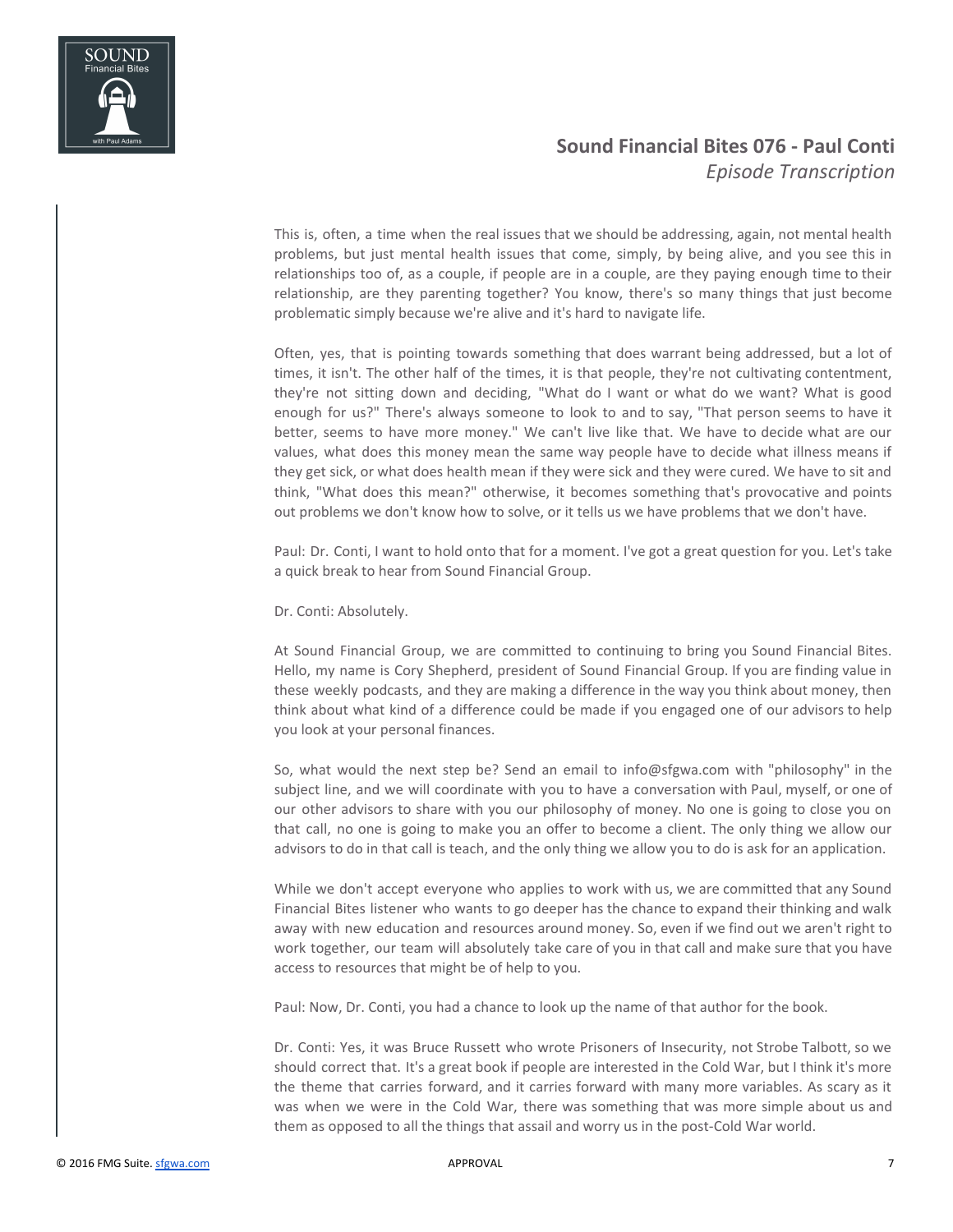

Paul: You talked a little bit about the way people typically don't cultivate contentment. Now, the way we teach it when we're talking to clients or some of the stuff that my wife and I do in our public speaking is this idea that what we have to do is actually say what's going to satisfy us before we get there so that it's the achievement of the simple that releases all of the body's chemicals in our favor as opposed to all of the chemicals that are released when we're just getting the next task on the way of more consumption done.

How much is the fact that people are -- you talk about everything that assails them. I think about, and we talked a little bit about it in episode 32. It was called "Watch what you say. It could cost you millions", and it was this idea that if you're that doctor in residency and you say to your spouse, "Hey, I know it's really hard right now, but as soon as we get this done, we're going to get you the big house, or we're going to get you a couple new cars," and it's that thing that they said in the past, paying for a child's college when they're still in their crib, and then the promise compounds over time, or the promises, because they're not accounting the cost when they say they're going to do X, Y, or Z, and now they're living with it in the future, now, with an income that could achieve it.

I'm sorry I kind of ran on there a bit. Can you speak about the kind of people's prior intentions, images they created with spouses, etcetera, and how that's impacting them or assailing them in the future?

Dr. Conti: Absolutely. We're not only prisoners of insecurity, but we're prisoners of expectations, and those are expectations that we generate in ourselves and in others, and often, the person who is making money, I know they're often two people in the family that are making money, but more often than not, still, these days, there's one person who's primarily making money who is tempted or who actually believes 100% that promising things to his or her spouse and to himself or herself is absolutely where the happiness is going to come from, not realizing that more success often brings more pressure.

I see many, many people who are in a very miserable position vis-à-vis themselves and their significant other because they promised something that would come when there was success, and success has brought, for example, less time at home. Or, as you said, the person said, "Okay, we're going to do this," and then they haven't thought about all the costs of that, and then, next thing you know, they're borrowing \$1.4 million on a \$1.45 million house, and not realizing what that's going to be like, and that's going to be an albatross around their neck.

I do see that a lot. It's not just with physicians. I think the delay in gratification makes it most prominent with physicians, but it happens with all sorts of people in all disciplines, and yes, generation of expectations is very, very difficult. When the time comes, when the rubber actually hits the road of, "Okay, is this expectation now going to be lived out?"

But, it does something else that I think is very, very bad, which is it takes us away from what we're doing and why we're doing what we're doing in the present. I mean, when I was a resident, would I have worked the rest of my life 80 hours a week for \$40,000 a year? No, right? But, I wasn't there just to get through that to get to the other end and to say, "Okay, now I can start making money." I mean, yeah, that was a better part of it, but I've always tried when I was a chief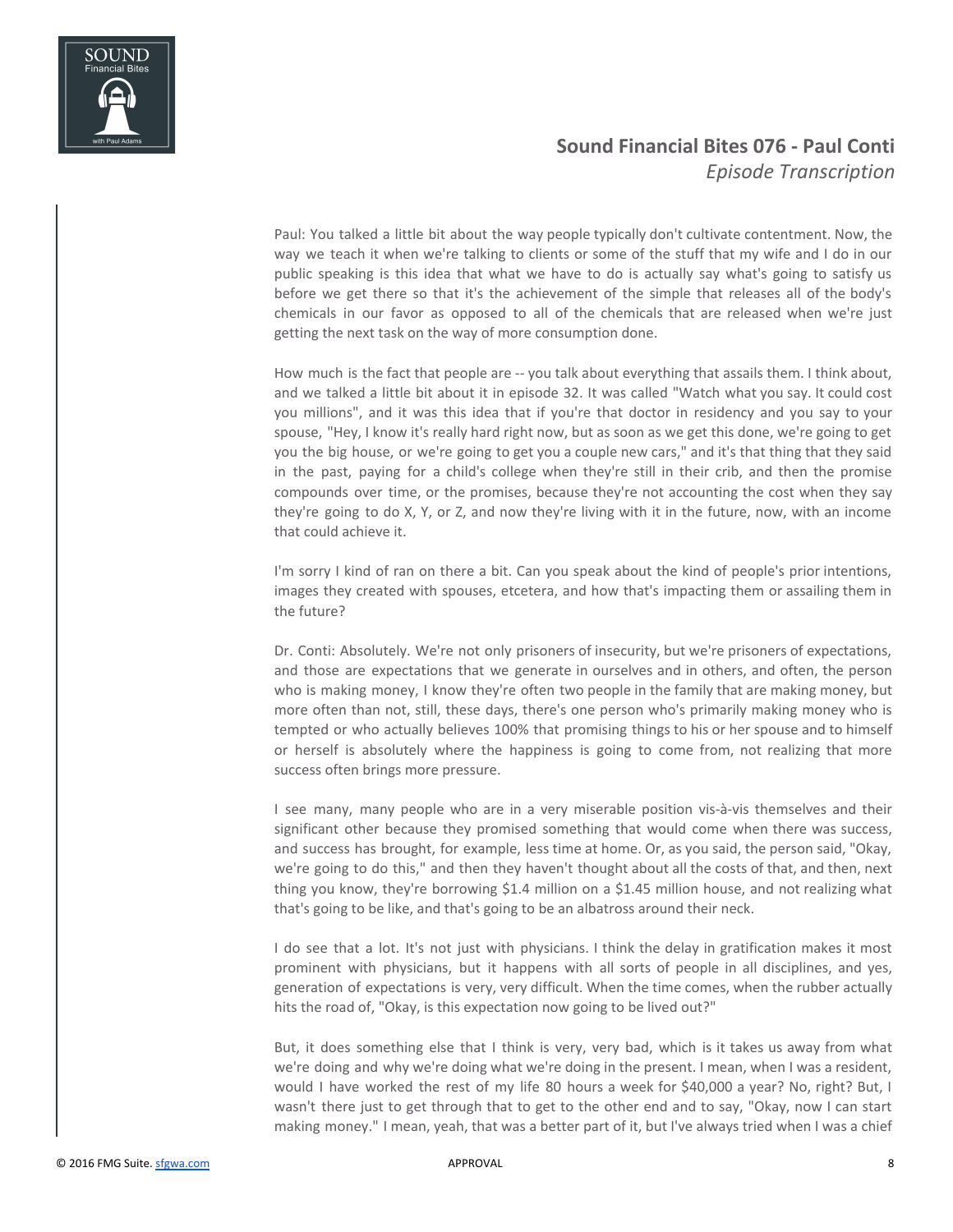

resident, and later on, on the medical school faculty of trying to get people to see if you're doing something that's difficult in the moment, you want to be aware of all the reasons you're doing that. Like, 80 hours a week at \$40,000 a year is basically part of becoming a doctor, and whether it's right or wrong, it is part of it right now, and if we aren't aware of that that this is part of the choice that I'm making. This is part of what I've decided. Yes, I want something better in the future, but there is something good happening now, because almost everybody who is miserable about the hours they're working and the pay they're getting as a resident, at one point in time, was frightened they would never make it into medical school.

Paul: And if they keep themselves in the future so much, then they don't notice there's the "why I'm doing this right now", which actually gives me an opportunity to notice what we call their moments of wealth even in those difficult times, whereas if, "I'm only tolerating this so I can do X, Y, or Z later," and they miss all the wealth on the way and they continue to push, like they push that hurdle of happiness over the cognitive horizon over and over and over again.

Dr. Conti: That's right, because they're missing wealth that can, of course, come in other ways. Wealth can help us have the other kind of wealth, time with family, time taking a walk with someone you care about, but it can also make us forgo all those things with a thought that -- or not only just forgo, but not value them as much. Many people that I work with, especially you see people really reflect on this, when they're out of the sort of the Henry Syndrome you were talking about of, "Okay, I know I have wealth, but I want more wealth and I don't know how much."

It's very interesting to me when people have nine figures of wealth where they're never going to have to worry again, a lot of times, at least half the people I've seen in that situation, if you talk with them long enough, you do enough work with them, they will, in some ways, lament that things aren't the same as before they had wealth, when they could enjoy a walk in the park. People say, "We enjoyed things that were free," and to help those people be happy, at times, the answer is not lamenting that they have wealth. It's still enjoying things that can be free, right? Or, doing things that can be free once you get somewhere, someone who really likes hiking, now they can go to the best place in the world and hike, and wherever they've wanted to go, and that's a benefit of wealth. But, once they're there, they need to still be in touch with themselves that they're the same people who liked hiking when, maybe, they did that because they had no money.

It's seduction in the way that we often self-seduce, meaning we promise ourselves something, we say that things are going to be a different way, that they're going to be better, and we're seducing ourselves, meaning we're denigrating the present, or at best, disrespecting the present, and then we lose that link between the present and the future and the real goals that we want from wealth. I think that's what's so important is people remaining well-grounded, people testing the shoulds, people making sure that they're not self-seducing, that they're not making promises to themselves or to someone else, and that they're not essentially looking for wealth as a Holy Grail. I think wealth is a great thing and I work with people towards achieving wealth and figuring out what to do in their businesses to get wealth, which does, often, very much have a mental health-related component, even if it's understanding other people that they may or may not hire, or companies they may or may not acquire.

There's a place for all of that, but the biggest place for mental health in wealth accumulation is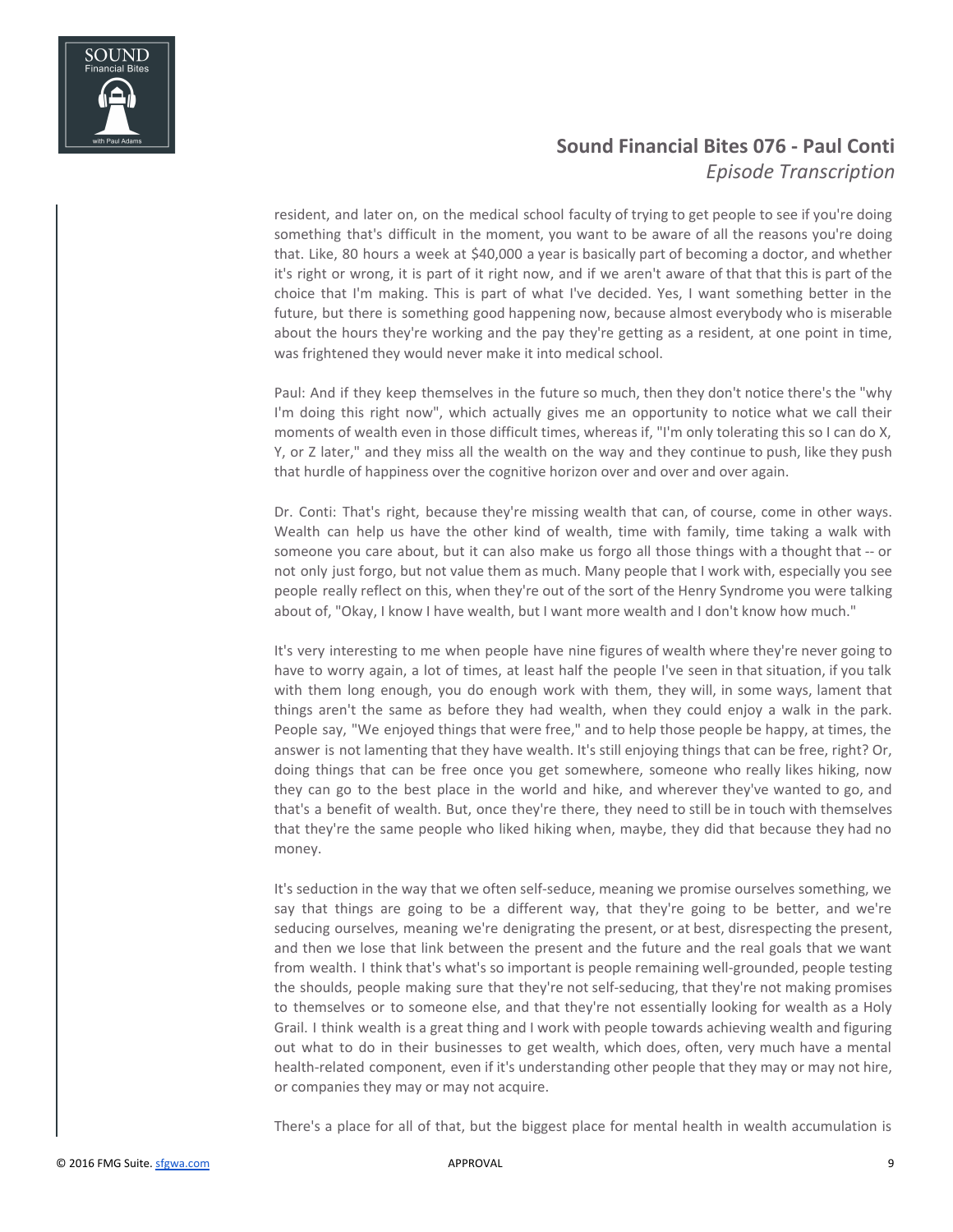

for all of us in staying well-grounded or making ourselves well-grounded if we've lost that so that we understand what we're after. As you said, we get the satisfaction when we achieve it, and we don't, essentially, untie ourselves. It's like a boat in a storm. If it's anchored and it's safe, the last thing you want to do is unanchor it, and often, that's what we do is we cut the anchor to our sense of our value system, and our sense of how we appraise ourselves.

I had a person tell me once how proud he felt when he would come home with seven, eight dollars at the end of the day. This was a person whose family had no money and was out shining shoes, and felt so proud. That same person can do something now with several hundred thousand dollars come in the door, and the person still feels lousy about himself.

That is, to me, one of the best examples of wealth is great, and let's build wealth, but let's not lose touch with ourselves in the process, and let's not get seduced, either, by what we promise ourselves, or seduced by what the world tells us, which is, essentially, that what we have is never good enough, or that we're never secure enough.

Paul: Dr. Conti, as we close, we've talked about several key things that do create this stress or anxiety around life, period, but how much -- you talked about money just sort of being this issue that comes forth. It's the salient, psychological thing that has physical properties that you can talk about. If somebody's listening and they're noticing some of this creeping into their life -- now, by the way, if you're listening to this and it is full and straight in front of you, we will have Dr. Conti's contact information. He works with the folks from all over the country, so if you're listening to this and you're thinking, "Oh my word, I've wondered what I've been going through," and this is it, I couldn't encourage you enough to reach out to his organization, Pacific Premier Group and engage them and have a conversation. If you find this has something out for you, then absolutely engage them to have some conversations.

But, if somebody, just not in acute breakdown right now, but they felt some of this floating in, what are one, two, three things that they can look at that might begin to reground them and relieve some of this concern or stress?

Dr. Conti: The first thing I would say is that there's a warning sign to look at that can also be very informative that a lot of us, and again, I've been in this place too, we look at money as a marker of success simply because we can count it, right? I mean, it's so clear to see. If I have more today than I did yesterday, well something successful happened on the money front, right? And because we can quantify it, we can tend to sooth with that, or have that as the go-to, because we can't quantify how healthy is my child, how healthy is my relationship, what's going on with my health? There are things that are just more complicated, so we tend to look at what's more quantifiable.

If one is doing that, if a person is doing that, I would see that as a warning sign, and then I would look at, "Okay, what are all of the other things that are not quantifiable, but are more important?" For example, obviously, we can't quantify a child, right? But, if I can look at my daughter and see that I think she's coming along, and she's coming along healthily, and sure, there are always going to be things that worry me, or things that I think could mean that she's going to be more protected in terms of health and happiness, sure I'll tend to do that, but part of why that's a relationship of love is because it's not something you can quantify.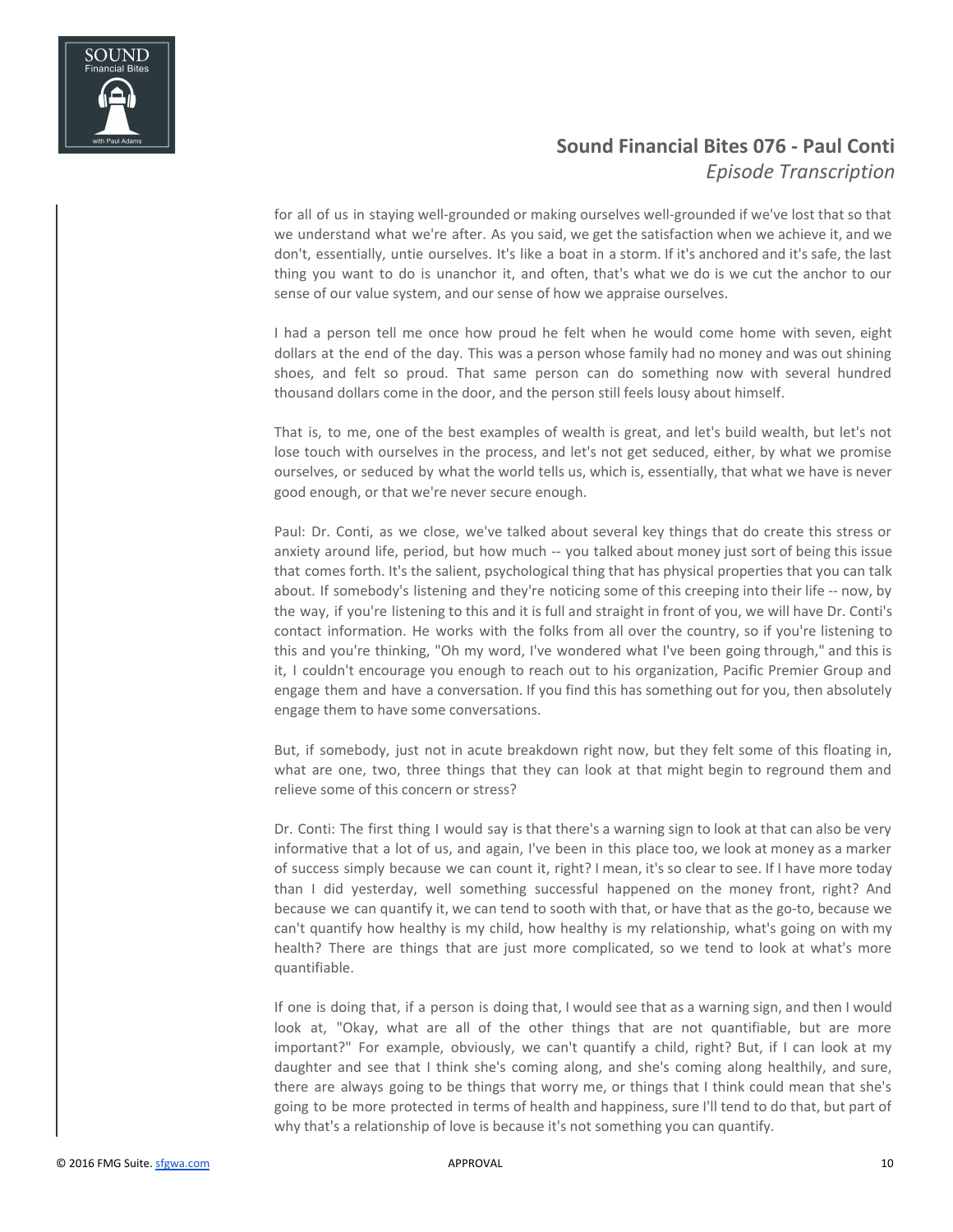

When people do that, they get back in touch with the things that are more nebulous, then there can be a more clear set of goals around wealth. It's interesting. I have not found that doing that makes people say, "Oh right, I don't care about wealth." I mean, sometimes, people will do that if they absolutely hate a job and there's a job that they love that would be lower-paying, sometimes people will switch to that. But, usually, what happens is that, by getting in touch with the things that really matter, the person still wants to make money. They just have a better idea of why and what it means, and they're insulated against the pulls to look at money as an end in itself.

I think I would, first of all, say that, and I would also get in touch with who a person was when they didn't have wealth if they didn't have wealth. Sometimes, people, obviously, had wealth since they were -- they've inherited it, they've grown up with wealth, but that raises a different set of issues of thinking, "What does that mean, what did it mean? Has the person felt different about earning their own money?"

But, in general, looking back towards who we are and what we value is important. I mean, I've seen this in people who inherit money, and their life is about being a custodian of that money and using it for good purposes, which I think is something to be very, very proud of. But, a person there can get lost. Is there enough, is there enough to pass on, is there enough for this project or that project? If we distill it down to dealing with people, whether you know I'm making this money because of a certain person, or even to make my life better, or to be able to give some of it away. Whatever it is, if you link it to people, it often will ground a person in a way that lets them know, "Okay, I know what I'm doing," and they feel, then, more comfortable about the wealth they have, they feel less stressed about managing, because they want to manage it well, but it doesn't have to be perfect. They don't have to have, now, two full-time jobs, and they can often let good people help them.

I think that that is just so important, this finding someone who is good and who you trust, and I don't know if this is the time to share this, but there's someone very good that I've trusted for over a decade in your organization, and that brings me a lot of solace that I don't have to manage everything myself and the person who is helping really wants to know me, and does know me, so knows my priorities and often, can direct me if I am losing my way a little bit. I think that having that kind of help is so important that I think it just comes from a long-term relationship with someone that you trust that you feel really knows you and knows your value system.

Paul: That's great, and if I may, I want to boil this down and make sure I'm capturing all of them and not mis-reviewing them for all of our listeners before we're done, because that was just gold pouring out of your mouth, I think.

One, the warning sign is if you're using money as a measure of success, like if you find yourself getting stressed out about marriage, kids, whatever's going on, health, and we got a big deal, something happened in the business, or something happened in your career, and it's like, "It's all better because of that," if that's what's soothing, that is a good, solid warning sign.

Then, next is to stop, and I like the idea of writing things because I don't love writing even when I do write, and I've written a couple of books. I don't love writing, but it does change my mode to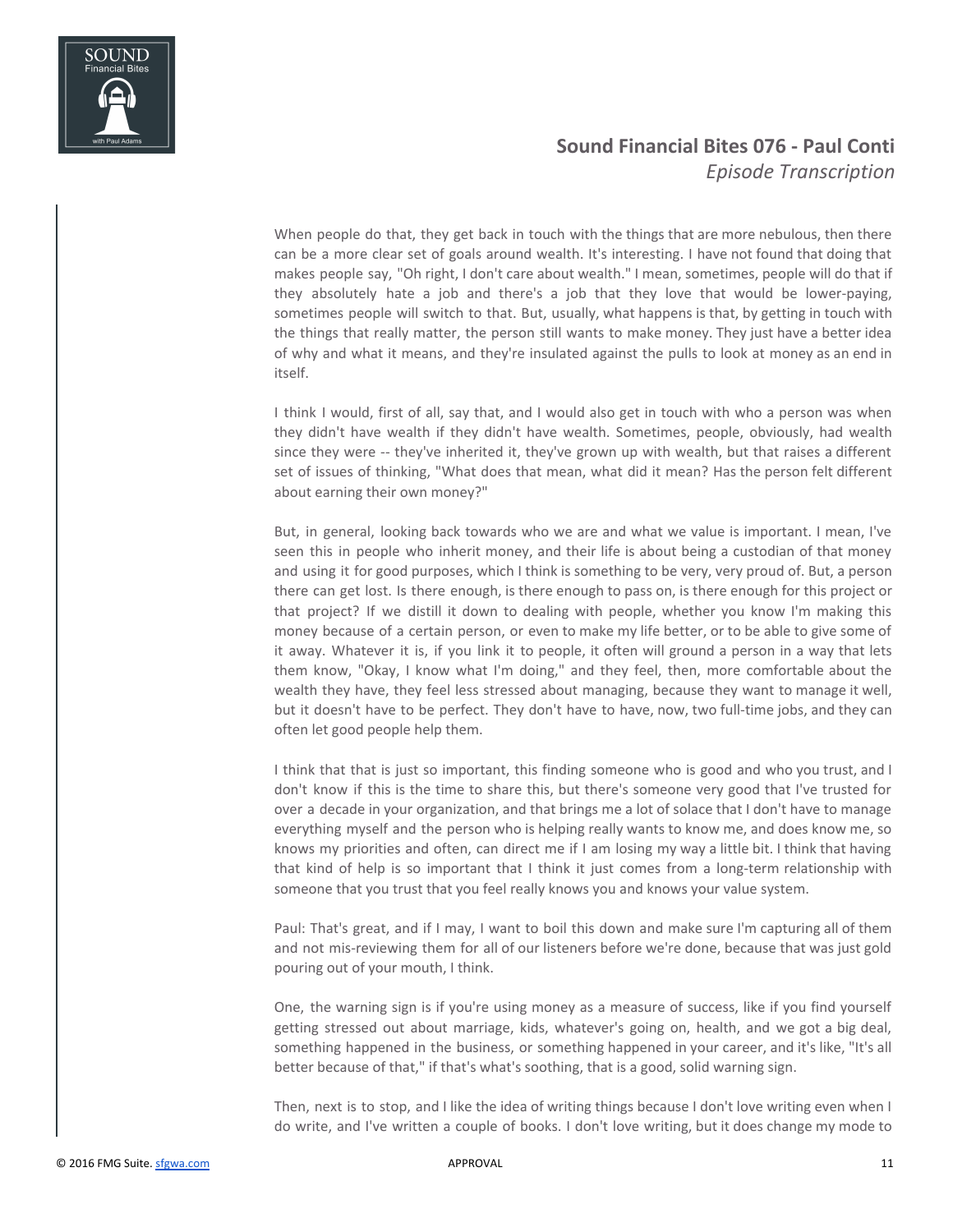

have to stop and write down what is non-quantifiable, but more important, and I think that is key: non-quantifiable, but more important in your life.

Then, setting clear goals for some of those other areas of life that may not be money at all, and even with the money, setting a clear objective so it's just not more, and then reflecting on who would you be or how would you be different if you didn't have that level of income or money.

Then, last but not least, anchoring your intent with any of those things with the people in your life, or what it's going to be doing or happening for the people, and that starts to separate you from the soothingness or purely looking at money as an indicator. How is that as a review of your last few minutes there?

Dr. Conti: I think that is a great review. I think that it captures all of the things I was trying to communicate, and I think I might add in -- I hadn't said this, but maybe one more thing I would add in is this idea of keeping ourselves grounded to the things that matter in real life, right? When you look at happiness, when people live places that are safe, because you know, people are not happy if they're worried about their physical safety, then wealth becomes less of an indicator of happiness, and there are countries with significantly less average wealth and higher levels of happiness.

Now, I do not think that is because wealth is bad. I think it's because people lose that sense of connectedness with their value system, with taking care of themselves taking care of other people, being in touch with the place where they live, and is it how they want it to be. What brings them comfort, what brings them solace? I think if we can have wealth and maintain that groundedness, then we can really have the best of both worlds, and there absolutely are people who do that. I mean, it's not an easy thing, but it's not an impossible thing, and I think that's really what I'm most advocating for is, yes, I am a capitalist and I think pursuit of wealth is a very, very good thing for ourselves, and for the economy, and for the country and the world around us. But, if we can do that while staying grounded to our values, to what really matters to us, which are the same things that matter to people when they don't have money, then we end up having the best of both worlds, and I think that's what we should be striving for.

Paul: I think that's the perfect closing on today's episode. Dr. Conti, you have been an absolute gift to everybody listening today.

#### Dr. Conti: Thank you.

Paul: I look forward to us maybe even deep-diving on a couple of these concepts and having you back in the future. We're glad that, for everybody listening, the webpage to go to to be able to get the download, we'll put the titles of some of those books in there, if Dr. Conti has anything else, an interesting article, white paper that he wants to have our audience have, we're going to put it right there as well, and you can get there at should.sfgwa.com. It will be in the show notes, you can click, follow it, throw your email address in, and we'll send all that right to you. Thanks again, Dr. Conti.

Dr. Conti: You're very welcome. Thank you for having.